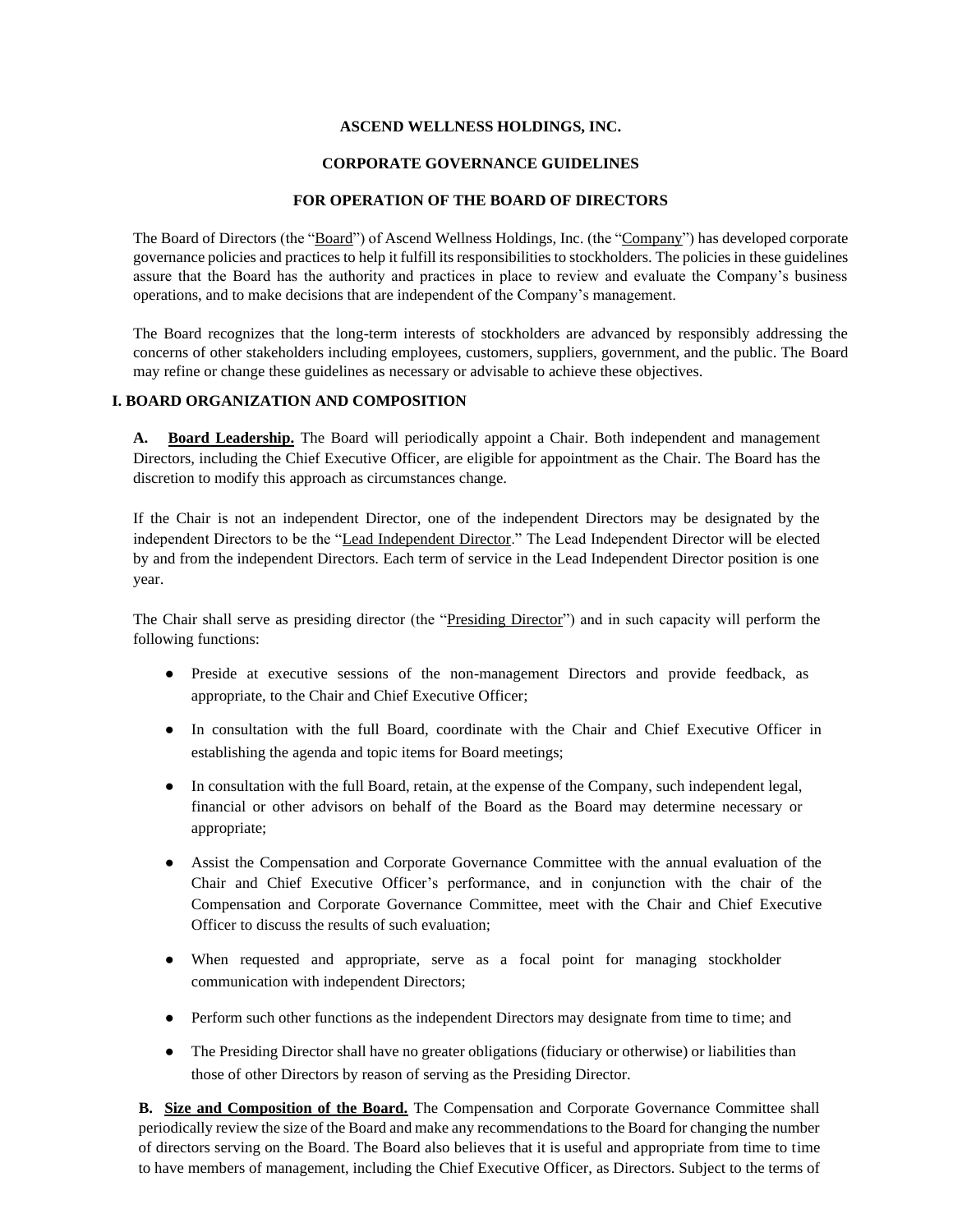the Company's Bylaws, Directors will be elected to one year terms and will need to stand for reelection annually. Availability of uniquely qualified outside Board member candidates or succession planning considerations for external or internal Board members, among other reasons, may justify size increases. We have established selection criteria that identify desirable skills and experience for prospective Board members and address the issues of diversity and background. The Board, with the assistance of the Compensation and Corporate Governance Committee, shall select potential new Board members using the criteria and priorities established from time to time.

The Board is responsible for determining whether or not each non-employee Director is independent. In making its independence determinations, the Board will review information provided by the Directors and the Company with regard to each Director's business and personal activities as they may relate to the Company and the Company's management.

C. **Board Tenure.** The Board does not believe limits on the number of years a director can serve on the Board or mandatory retirement ages are appropriate. Similarly, the Board does not believe that directors should automatically expect to be re-nominated annually for as long as he or she desires to serve as a director. The Compensation and Corporate Governance Committee evaluates the continued service of each Director annually before recommending that the Board nominate the Director for election.

If a director decides to retire, resign or otherwise not stand for re-election at an upcoming meeting of stockholders, he or she shall provide written notice of the decision to the Corporate Secretary, specifying the effective date of the retirement or resignation. The Company will not be deemed to have notice of such decision until the written notice is received by the Corporate Secretary.

We believe that experienced Directors provide valuable insight into the operations, prospects and strategy of the Company based on their experience with and understanding of the Company's history and objectives. Consequently, we do not currently favor the concept of mandatory term limits.

**D. Committee Structure and Assignments.** The committee structure of an Audit Committee and a Compensation and Corporate Governance Committee appears adequate and appropriate for the Company.

The need for other committees may evolve over time and the Board will initiate discussion in this area if appropriate. Each Committee of the Board will have a written charter that complies with relevant exchange listing rules and other applicable regulations. Committee composition will meet all relevant exchange listing rules and other applicable regulations.

The Board will designate the members and chair of each committee, endeavoring to match the committee's function and needs for expertise with individual skills and experience of the appointees to the committee. The majority of the membership of the Audit Committee and Compensation and Corporate Governance Committee shall consist of independent directors, which directors shall also meet applicable criteria for independence under exchange, Securities Exchange Commission and/or tax rules applicable to such committees.

The number and content of committee meetings and other matters of committee governance will be determined by each committee in light of the authority delegated by the full Board to the committee, the committee's charter (if any) and applicable regulations or principles. The Company will provide to each committee access to employees and other resources to enable committee members to carry out their responsibilities. The full authority and responsibilities of each committee is fixed by resolution of the Board and the committee's charter, if any. Committee charters are available on the Company's website at www.awholdings.com in the "Investor Relations" section, and a brief description of committee functions is available in the Company's most recent annual proxy statement.

**E. Advisors.** In performing its oversight function, the Board is entitled to rely on the advice, reports and opinions of management, counsel, auditors and outside experts. In that regard, the Board, and its Committees and the Presiding Director (on behalf of the independent Directors as a group) shall be entitled, at the expense of the Company, to engage such independent legal, financial or other advisors as they deem appropriate.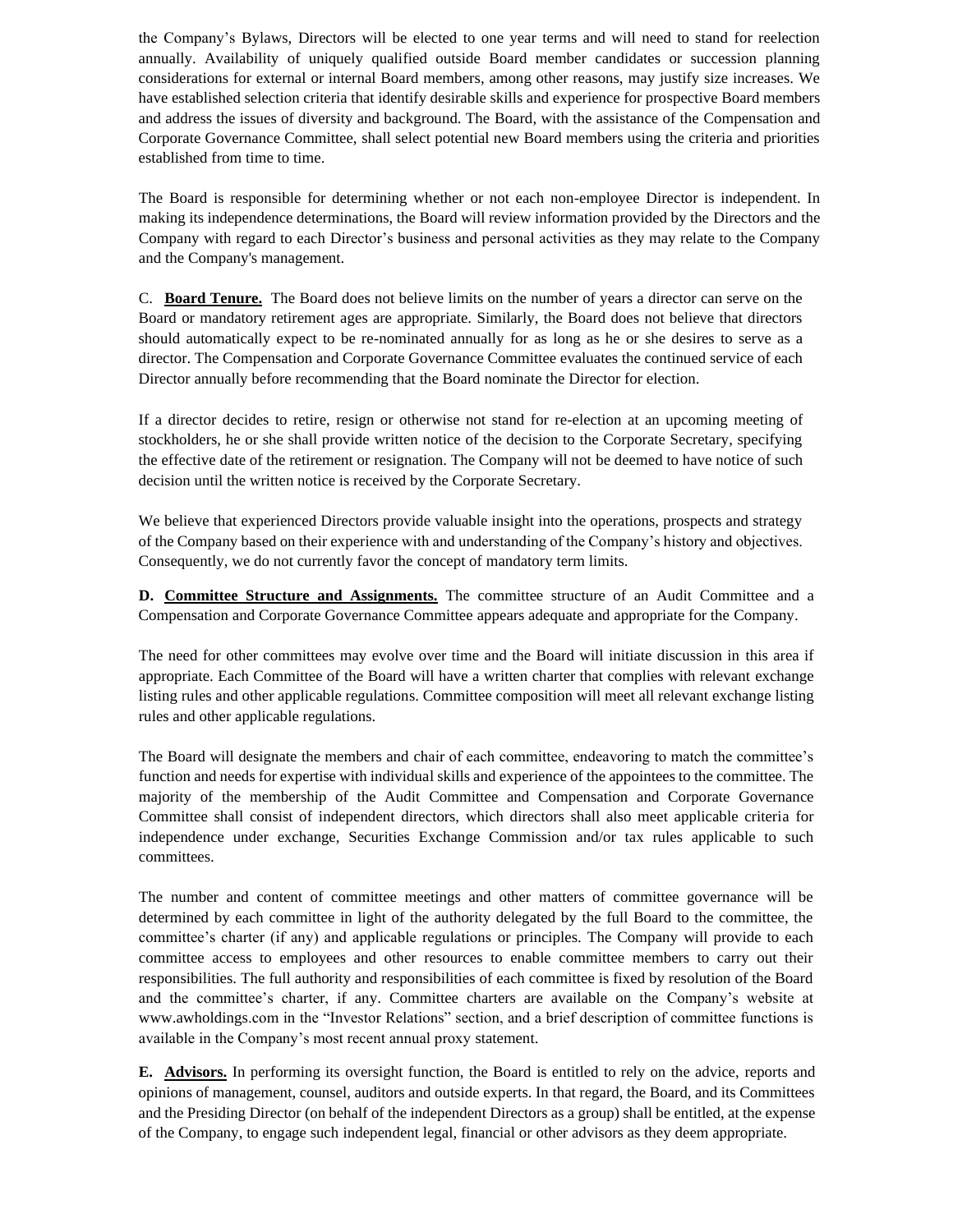**F. Assessing the Board's Performance.** Each year, the Board and its Committees conduct self-evaluations, overseen by the Compensation and Corporate Governance Committee, to assess their effectiveness and adherence to these guidelines and Committee charters, and to identify opportunities to improve Board and Committee performance. The Lead Independent Director presides over the annual self-evaluations. The results of the self-evaluations are considered to improve the effectiveness of the Board, its Committees, and its members, as appropriate.

- *Board evaluation* The Board conducts an annual evaluation of the performance of the Board and each of its members. The report includes an assessment of the Board's compliance with the principles in these guidelines and identifies areas in which the Board could improve its performance.
- *Committee evaluations* Each Committee conducts an annual performance evaluation and reports the results to the Board. Each Committee's report includes an assessment of the Committee's compliance with the principles in these guidelines and the Committee's charter, as well as identifying areas in which the Committee could improve its performance.

**G. Nomination and Election of Directors.** The Company's stockholders elect Board members annually. The Compensation and Corporate Governance Committee recommends to the Board director candidates for nomination and election at the annual stockholders meeting or for appointment to fill vacancies. The Compensation and Corporate Governance Committee annually reviews with the Board the applicable skills and characteristics required of Board nominees in the context of current Board composition and Company circumstances. In making its recommendations to the Board, the Compensation and Corporate Governance Committee considers the qualifications of individual director candidates in light of the Board Membership Criteria described below. The Compensation and Corporate Governance Committee may use a variety of sources, including executive search firms and stockholder recommendations, to identify director candidates. The Compensation and Corporate Governance Committee retains any search firms and approves payment of their fees. The Compensation and Corporate Governance Committee will consider candidates recommended by stockholders. Stockholders may submit director candidate suggestions in writing to the attention of the Corporate Secretary of the Company, providing the candidate's name, qualifications for service as a Board member and certain other documentation and information. Notwithstanding anything set forth herein, a stockholder wishing to nominate a candidate must follow the procedures described in the Company's Bylaws. The Board nominates director candidates for election by the stockholders and fills any Board vacancies that occur between stockholder elections.

# **II. OPERATION OF THE BOARD**

**A. Board Meeting Agendas and Practices.** Agendas for Board meetings will be set by the Chief Executive Officer and the Presiding Director in consultation with the full Board.

In general, time at Board meetings should focus on strategic and major potential problem areas rather than on operational/reporting issues. The Board expects to receive candid and timely information on potential problems and be given an opportunity to discuss strategic decisions before they are made. The Board reserves authority to meet in executive sessions to discuss sensitive matters without distribution of written materials.

**B. Committee Meetings.** The frequency of Committee meetings and agendas for such meetings shall be established jointly by the Committee chair and designated management individuals in accordance with Committee charters or relevant exchange listing rules and other applicable regulations. Information reported to the full Board following Committee meetings is determined by the Committee chair.

**C. Conduct of Board Meetings.** The Board should receive routine reports as well as summaries of major presentations in advance of each Board meeting. This practice permits more expeditious review of routine items and facilitates greater discussion and debate of major decisions.

The attendance of executive officers and other senior management individuals making presentations is appropriate and provides the Board with a first-hand opportunity to evaluate the senior management group. To foster open discussions, the proceedings and deliberations of the Board are confidential.

**D. Executive Sessions of the Board.** Non-management Board members should meet periodically with only the Chief Executive Officer. These sessions should be used for candid discussion of executive management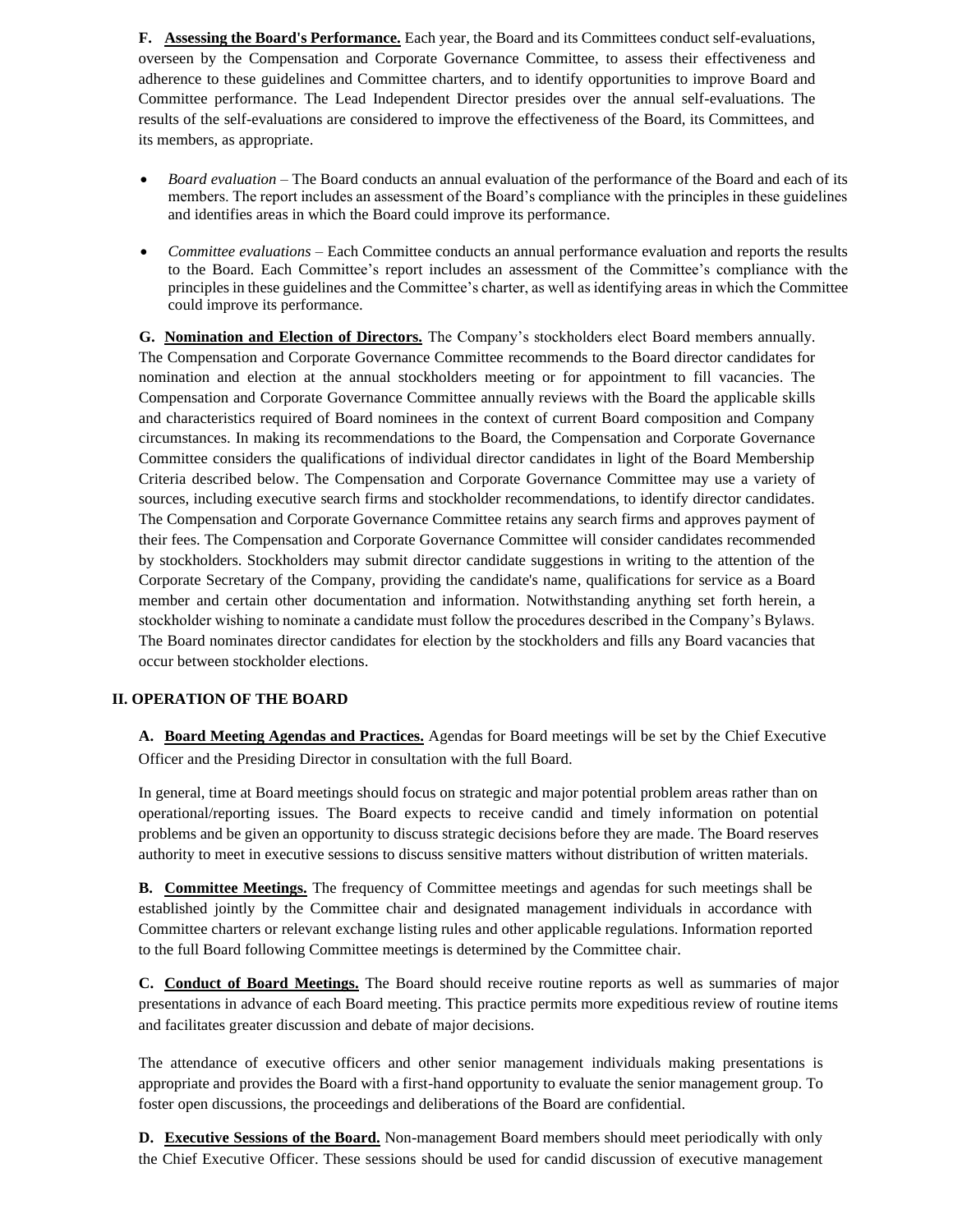performance and succession issues and to permit the Board and Chief Executive Officer to have a dialogue on critical issues.

Generally, at each Board meeting (and at such other times as it deems appropriate), the Board will meet independently of any Company insiders to discuss whatever topics it believes are appropriate. These meetings will be chaired by the Presiding Director and include such topics as the independent Directors determine.

**E. Board Access to Senior Management.** The Board shall maintain access to the Company's management while recognizing that judgment and discretion should be observed in making such contacts. It is the expectation of the Board that Directors will keep the Chief Executive Officer informed of any such contacts between a Director and an officer.

**F. Access to Employees.** The Board has access to Company employees to ensure that Directors can ask all questions and glean all information necessary to fulfill their duties. The Board may specify a protocol for making such inquiries. Management is encouraged to invite Company personnel to any Board meeting at which their presence and expertise would help the Board have a full understanding of matters considered. It is the expectation of the Board that Directors will keep the Chief Executive Officer informed of any such contacts between a Director and an employee.

**G. Review of Chief Executive Officer Compensation.** The Board reviews and approves annual written performance goals and objectives for the Chief Executive Officer. The Compensation and Corporate Governance Committee evaluates Chief Executive Officer performance against these goals based on written input from all Board members and the assistance of the Presiding Director. As part of this process, the Compensation and Corporate Governance Committee will review with the full Board its assessment of the Chief Executive Officer 's performance in a meeting with no management members in attendance. Following this meeting, the Compensation and Corporate Governance Committee chair and the Presiding Director will meet with the Chief Executive Officer and provide feedback based on the review, and then follow with a written evaluation to the Chief Executive Officer. The Compensation and Corporate Governance Committee will set the Chief Executive Officer's compensation based on its evaluation of the Chief Executive Officer's performance.

**H. Approval of Incentive Compensation and Equity-Based Compensation Plans.** The Compensation and Corporate Governance Committee will make recommendations to the Board with respect to incentive compensation and equity-based compensation plans, and the Board will condition its approval of all equitybased compensation plans on obtaining the approval of the plan by shareholders in accordance with relevant exchange listing rules and other applicable regulations.

**I. Succession Planning.** The Board shall regularly review leadership development initiatives and short and long-term succession plans for the Chief Executive Officer and other senior management positions. The Board is responsible for the selection of the Chief Executive Officer, as well as policies regarding succession in the event of an emergency or the retirement of the Chief Executive Officer. In assessing Chief Executive Officer candidates, including as part of its annual review of succession plans, the independent Directors shall identify and periodically review the skills, experience and attributes that they believe are required to be an effective Chief Executive Officer in light of the Company's business strategy, prospects and challenges.

**J. Board Involvement in Corporate Governance Issues.** The Compensation and Corporate Governance Committee shall advise the Board regarding major corporate governance issues and shall make recommendations regarding Director orientation and continuing education. Any Company position on major corporate governance issues will be discussed in advance with the Compensation and Corporate Governance Committee.

**K. Code of Business Conduct and Ethics.** The Board will periodically assess the Company's Code of Business Conduct and Ethics to ensure it addresses appropriate topics, contains compliance standards and procedures, and comports with relevant exchange listing rules or other applicable regulations. The Board or appropriate Committee must approve any waiver of the code for management or Directors and any such waiver must be promptly disclosed to stockholders in accordance with any relevant exchange listing rules and other applicable regulations.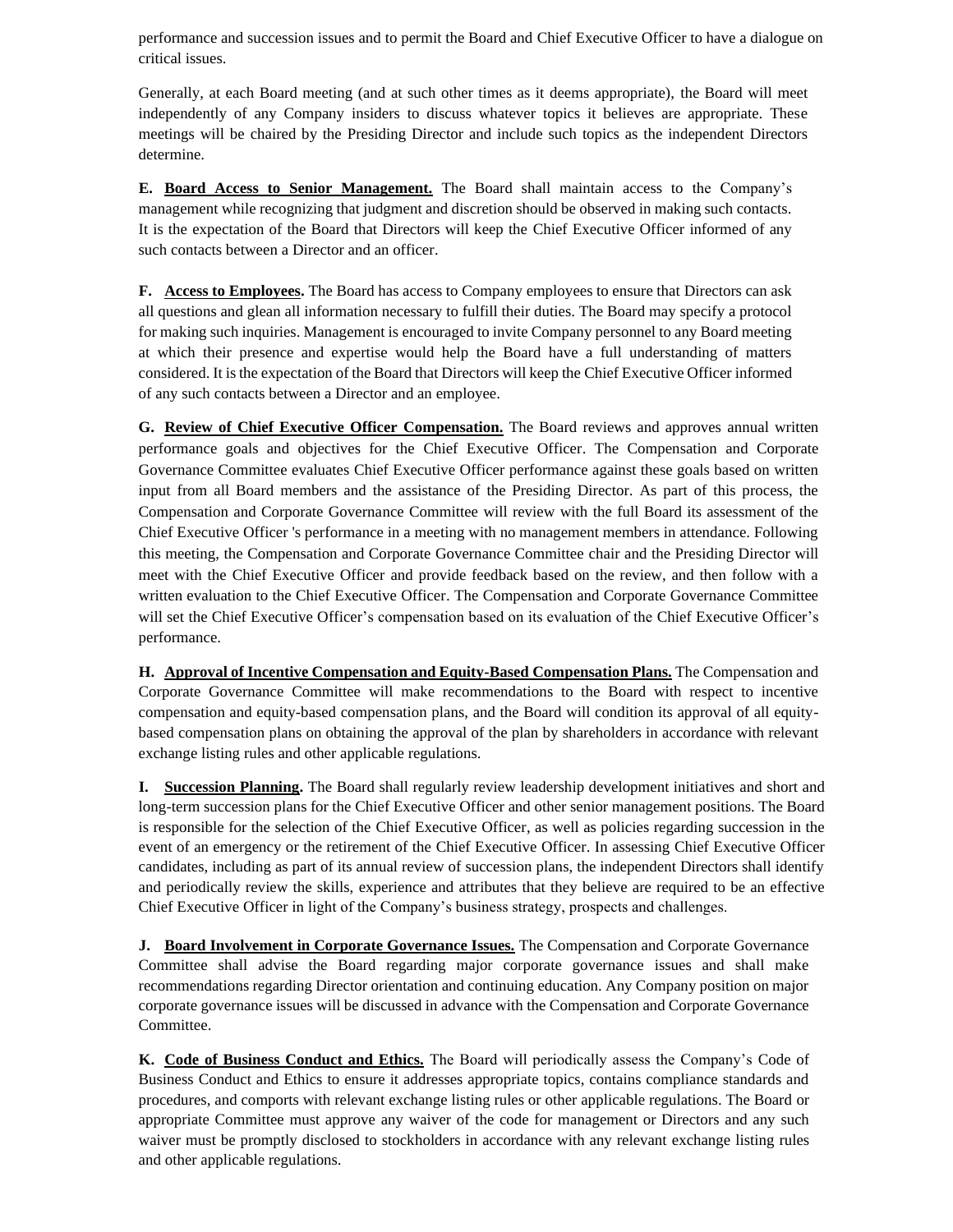**L. Modifications to Corporate Governance Guidelines.** These Corporate Governance Guidelines are intended to provide a set of flexible guidelines for the effective functioning of the Board. These Corporate Governance Guidelines may be reviewed periodically by the Board and may be changed or modified as the Board determines necessary or appropriate. The Board may amend, waive, suspend or repeal any of these Corporate Governance Guidelines at any time, with or without public notice, as it determines necessary or appropriate, in the exercise of the Board's judgment.

**M. Communication with Stockholders.** The Board has not adopted a formal process for stockholder communications with the Board. Nevertheless, the Board should try to ensure that the views of stockholders are heard by the Board or individual Directors, as applicable, and that appropriate responses are provided to stockholders in a timely manner. A stockholder may submit any communication with Directors to the Company's corporate offices at 1411 Broadway, 16th Floor, New York, New York 10018 to the attention of the Chair of the Board.

# **III. DIRECTORS**

**A. Director Responsibilities.** The business of the Company is conducted by its employees, managers, and officers, under the direction of the Chief Executive Officer and subject to the oversight of the Board. The basic responsibility of the Board is to exercise its business judgment to provide strategic guidance to and oversight of the business of the Company in a manner that it reasonably believes to be in the best interests of the stockholders. The Board may also take into consideration, as appropriate, the interests of other stakeholders, including employees and members of the communities in which the Company operates. Management is expected to report regularly to the Board in a comprehensive, accurate, and timely manner on the business and affairs of the Company. In fulfilling their responsibility, members of the Board should be entitled to rely on the honesty and integrity of the Company's senior executives and its outside advisors and auditors, to the fullest extent permitted by law.

Each Director is expected to regularly attend Board meetings and meetings of Committees on which he or she serves, with the understanding that on occasion a Director may be unable to attend a meeting. Each Director is also expected to allocate sufficient time to meet as frequently as needed, review materials and prepare for each meeting, and properly discharge the Director's responsibilities

The Board is responsible for reviewing, providing advice and counsel on, and, where appropriate, approving the business plans, major strategies, and financial objectives of the Company. The Audit Committee shall be responsible for overseeing the financial process, controls and reporting of the Company on behalf of the Board. The Board, and appropriate Committees of the Board, shall be responsible for overseeing and reviewing with management the Company's compliance with applicable laws and regulations.

The Board is responsible for utilizing the experience and perspectives of its Directors to advise and counsel management, both in meetings and in informal consultation, on significant issues facing the Company. The Board is responsible for reviewing and approving significant actions that are required to be approved by the Board under applicable state corporate law, including appointment of executive officers, declaration of dividends, and approval of major transactions. In addition, the Board is responsible for approving certain actions by the Company as set forth in these Guidelines and any other policy as may be adopted by the Board from time to time.

The Board considers the risks associated with business strategy and decisions. The Board understands that its focus on effective risk oversight is critical to setting the Company's tone and culture towards effective risk management. To administer its oversight function, the Board seeks to understand the Company's risk philosophy by having discussions with management to establish a mutual understanding of the Company's overall appetite for risk. The Audit Committee periodically discusses with management the Company's major financial risk exposures and the steps management has taken to monitor and control such exposures, including the Company's risk assessment and risk management policies. The Compensation and Corporate Governance Committee helps the Board to identify the Company's exposure to any risks potentially created by the Company's compensation programs and practices. Each of these Committees is required to make regular reports of its actions and any recommendations to the Board, including recommendations to assist the Board with its overall risk oversight function.